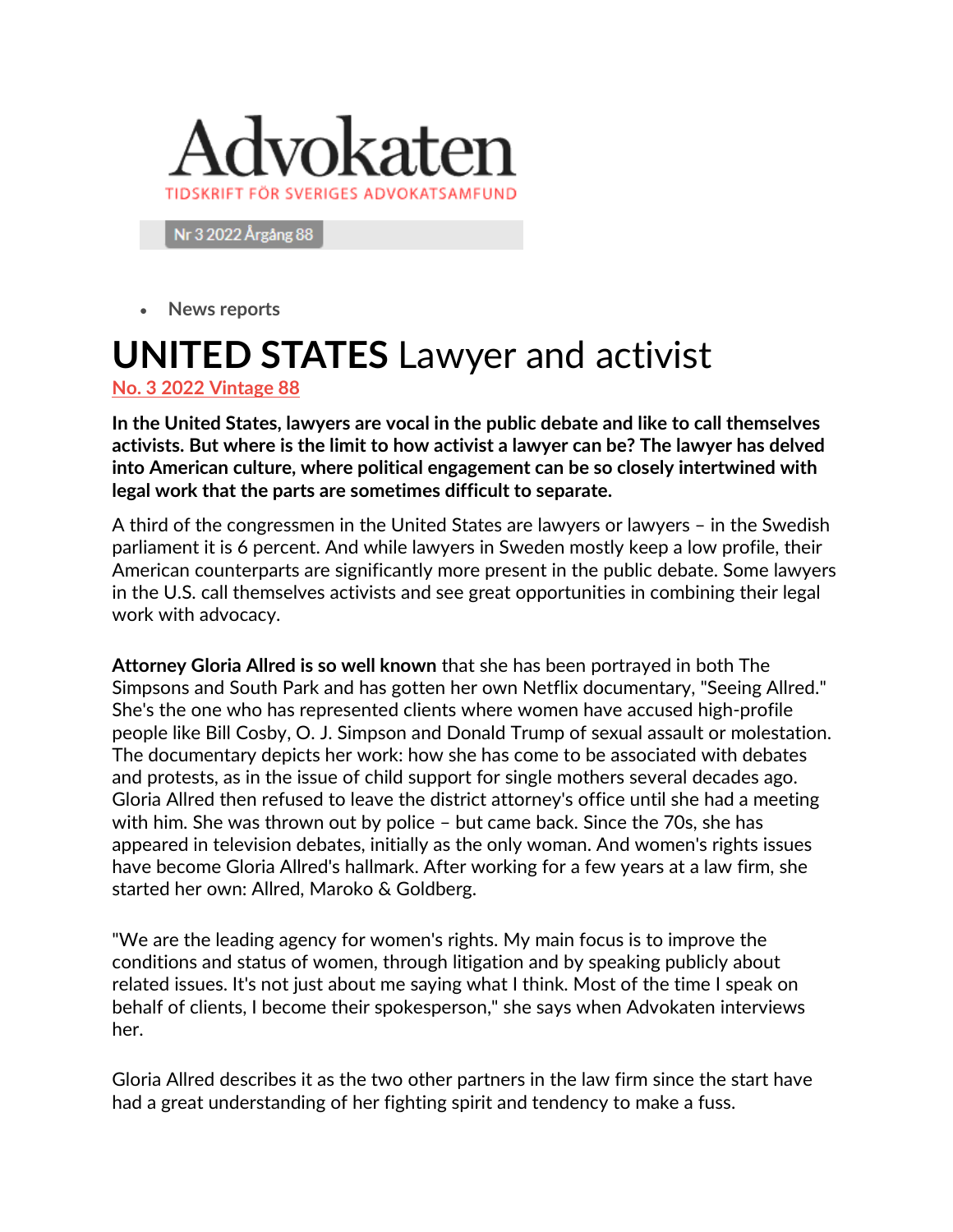"My main task is to represent the client, and I do what is best, in terms of the client's interests. We have a lot of cases that we don't talk about," she said.

But Gloria Allred has also given herself the epithet activist and has appeared in protests as well as Pride parades.

"I'm not a politician, I'm a lawyer. Politicians put their finger in the air and see where the wind blows, because they want to be elected and re-elected and therefore often talk in fairly general terms so as not to make friends with anyone. I am a civil rights activist, and our job is to challenge the status quo, which is often unfavorable to women. It's like the myth of Sisyphus: We move slowly up the mountain, and it never ends.

## **But can't activism and work for the firm collide?**

"I don't choose topics and debates based on what's good for my agency. The time I was kicked out of the district attorney, I had a lot of cases where mothers couldn't get child support. I wanted to raise that issue, and did what was required. I have no regrets about it. I got to meet with the district attorney in the end and that led to millions of dollars in child support going to moms who needed them.

Gloria Allred is disappointed that no more women's rights lawyers in the U.S. are being heard in the debate in 2022.

"More women are litigation lawyers, that's a small increase, and of course that's a good thing. It's linked to the fact that we have more female lawyers, even though many are not partners – and it's the partners who decide which cases to take on and how to talk about them publicly.

Gloria Allred is surprised that lawyers in Sweden do not usually call themselves activists and act as such.

"It's a privilege to be a lawyer, and that's why I think you have a duty to empower other people, because it has ripple effects. I get speaker requests from all over the world, so there's clearly a need. We need more lawyers to put forward their views, but of course there are both benefits and risks to it.

**Tahmina Watson is a lawyer,** activist, podcaster, blogger and author based in Seattle, where she has her own law firm. She specializes in immigration law and has, among other things, engaged against Donald Trump's "Muslim ban," which prevented residents of some Muslim countries from traveling to the United States.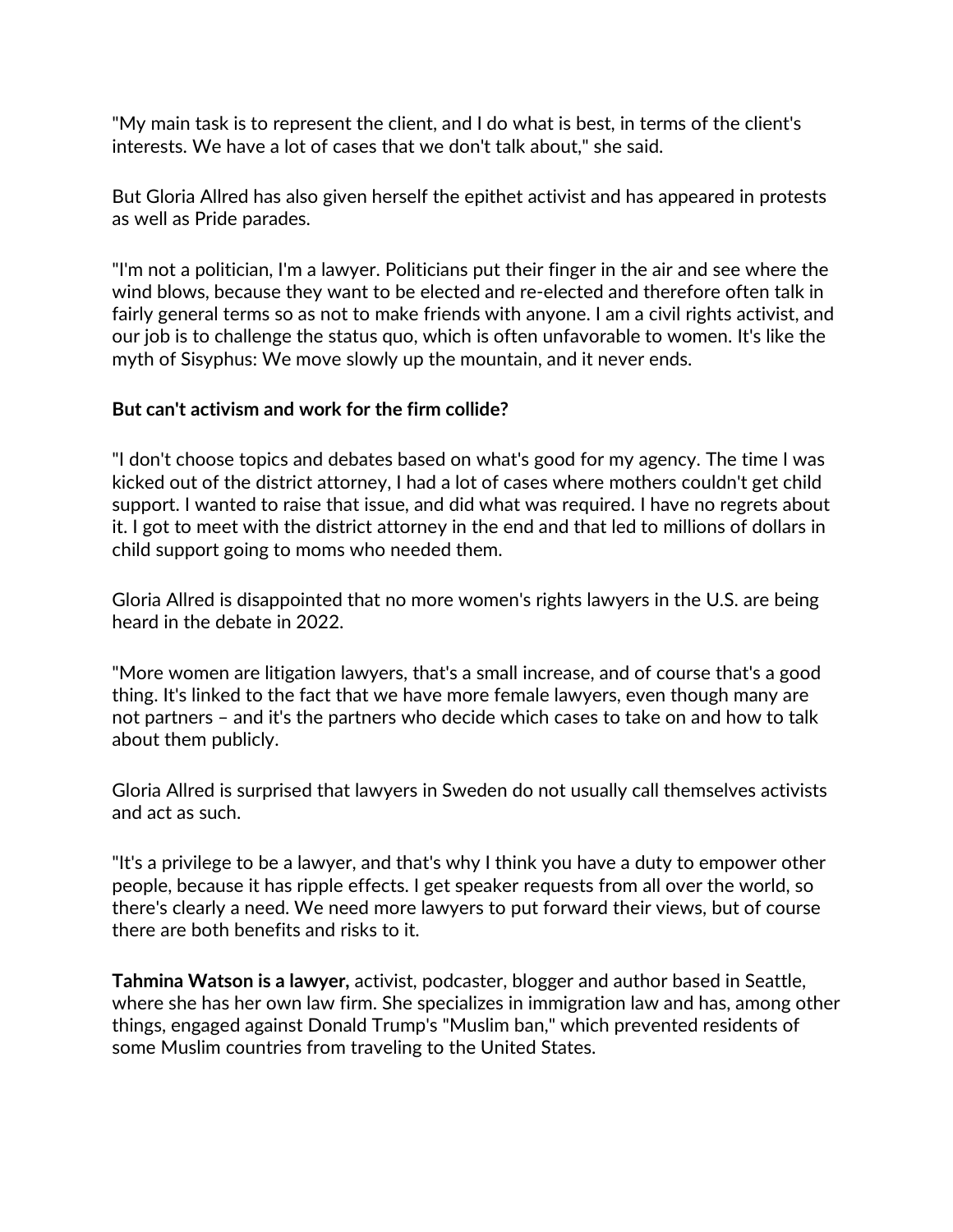"I think most people who enter the world of law don't imagine that they should also be activists. It just becomes so, when the people you're trying to help can't get a better situation unless change is created, and you become part of that development. I'm from London, and had I stayed there, I wouldn't have been an activist, because the political landscape is different.

She believes that as a lawyer in the United States, you automatically get a credibility that also gives weight to the socio-political voice. Tahmina Watson's experience is also that many clients appreciate that she simultaneously pursues political issues.

"It gives them confidence that I can solve their case, and that if the law is not in their favor, I will fight for the legislation to be changed."

In her book "Legal Heroes in the Trump Era," Tahmina Watson highlights socially engaged lawyers who operate in what she says has been a difficult time.

"I didn't feel like my activism was risky until the Trump administration took power. Then I was actually scared. But it has also caused even more lawyers to become activists in various ways, because as the president tried to shake up the foundations of the legislation, lawyers began to understand that they must stand up for it. Many lawyers had previously given donations to various organizations that work with, for example, civil rights issues, but now saw that this is not enough. This has been a time when our profession has stepped forward like never before.

Tahmina Watson also mentions the protests surrounding George Floyd's death as a factor that has made more lawyers engage in the public debate. At the same time, according to her, the media has increasingly opened its eyes to lawyers and the expertise they possess. She sees that the culture among lawyers is different in European countries such as Sweden, but wants to encourage lawyers to take advantage of their voice.

"Lawyers' knowledge is worth gold. So if you want to see change, you have a strong foundation to stand on. There are so many issues where our voices are needed. Ukraine is just the latest example. What issues are engaging you right now? And what will be important in the future? We lawyers can sometimes look forward in a way that others can't. Sweden has Greta Thunberg as a well-known activist, and she is a child – imagine what you as a lawyer can do.

At the same time, Tahmina Watson also sees how working at an agency can clash with pushing issues, but believes that community engagement in a small and discreet format matters.

"The environment and culture around you dictate what you can and can't do. At a large law firm, you have to bill time and have less freedom. But there are ways. For example,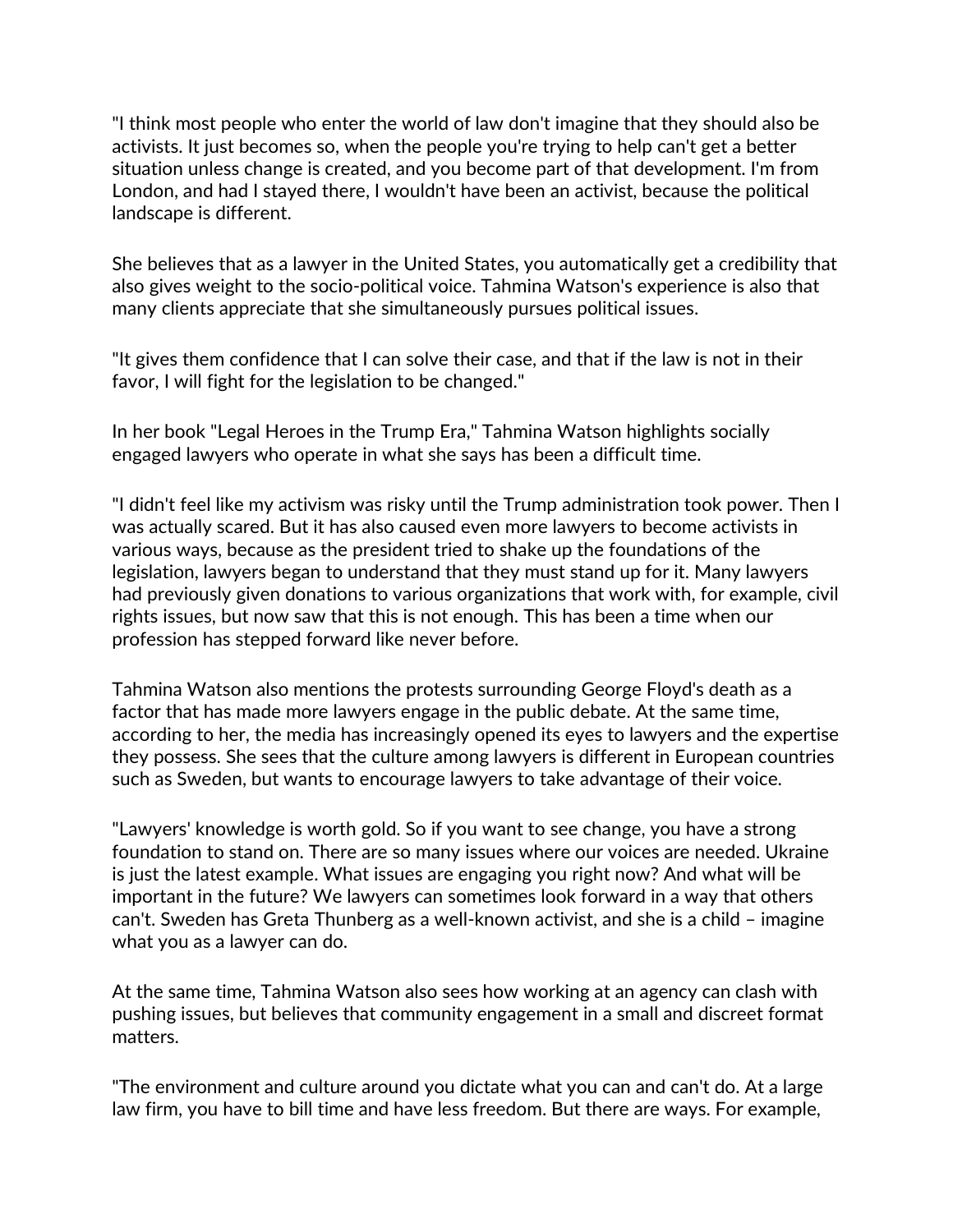you can spend an hour a week working pro bono or getting involved in organizations that work on a certain issue. There are always people who can lead the way forward, and I believe and hope that they are also present at our large agencies.

**Robyn Gigl works at a law firm** in the state of New Jersey and is an activist focused on the rights of LGBTQ people. She has been a lawyer for 45 years and was a managing partner when she began her transition. But it wasn't until 2008, at the current agency, that her voice began to be heard — that was the year she came out as a trans woman.

"That process inspired me to get more involved in the community. There aren't that many lawyers who are transgender and have those experiences. The personal journey can have the same value as the legal knowledge, because one has the actual experience of the effects of the law.

Robyn Gigl writes books and participates in the public debate around LGBTQ issues. In her case, it is difficult to distinguish between what influenced her legal work: her participation in the public debate or that she is a trans woman.

"When I first came out, I lost some clients, and people who had previously recommended me stopped doing so. There were some consequences for me. But I was allowed to continue as managing partner until we closed the firm six years later. At the new firm, one of the partners is gay, so we have a lot of openness there. So I wouldn't say my activism has hurt my career. In addition, it enriches me as a human being that I try to help others.

She distinguishes between her work at the agency and her passion for LGBTQ issues even if they sometimes run into each other.

"During the day, I'm a lawyer and help my clients. My activism belongs to leisure time and is not part of how most of my clients see me. Then there are some clients who have contacted me because of my involvement in these issues.

Robyn Gigl is aware that not everyone is at an equally tolerant agency  $-$  or in an equally tolerant state, for that matter.

"If I were to stand up for the rights of LGBTQ people in a part of the country where people are more intolerant, it could mean that clients left the firm. And if your employer loses business because of what you do, they probably tell you to stop your activism, or to quit the firm. Not all lawyers have the same opportunity to make their voice heard on different issues. Both the employer and the political climate in the state decide.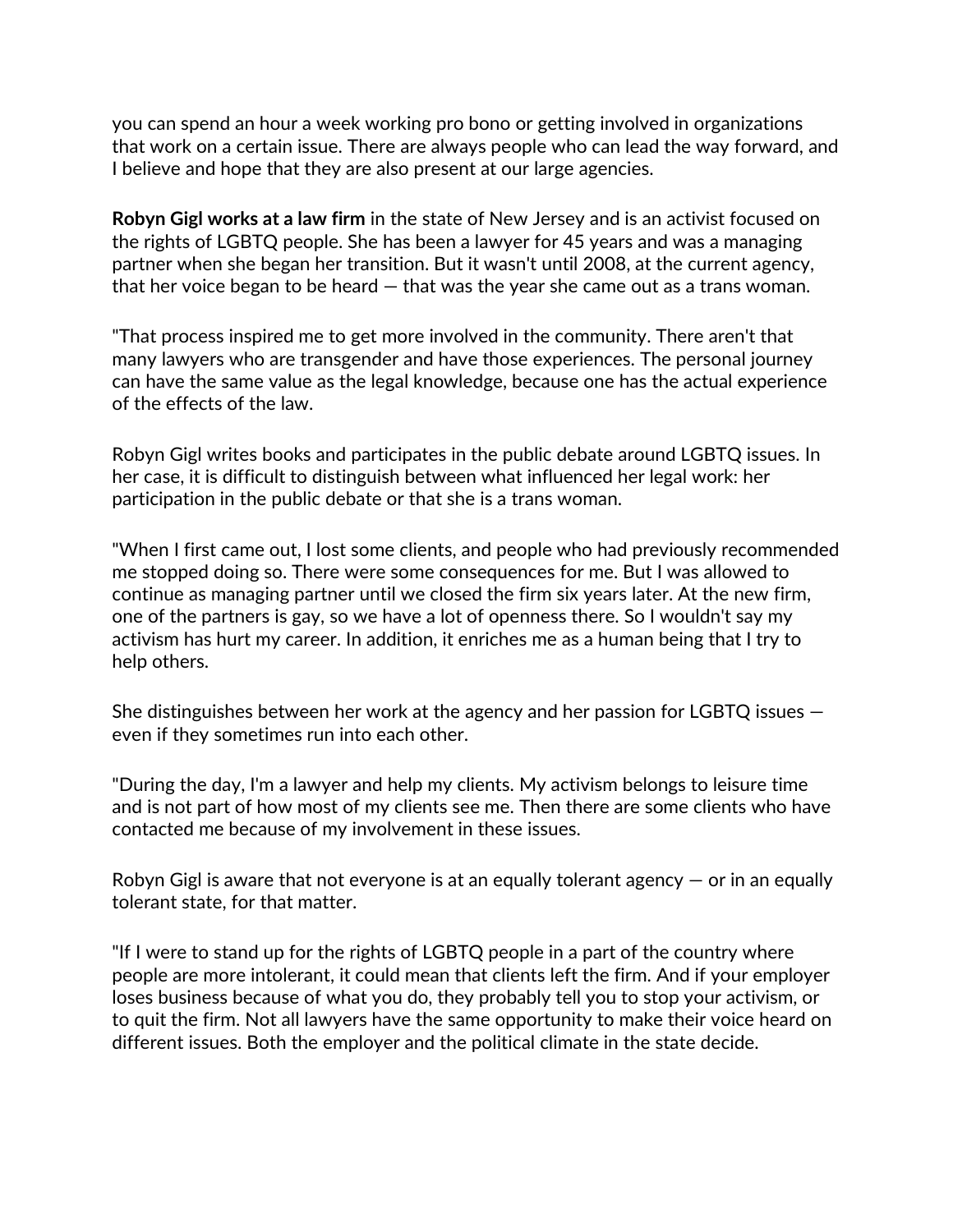There are also lawyers in the United States who hold positions that require them to maintain neutrality, such as those who work for the attorney general or for the judiciary. Robyn Gigl sees how activism in the United States nevertheless has a historical anchorage.

"Go back to the 1950s and you'll find a lot of lawyers who were involved in the civil rights movement. Lawyers were also engaged in, for example, gender equality long before the LGBTQ movement gained momentum. I'm sure there are also even earlier examples of how lawyers have combined law with advocacy," she said.

Robyn Gigl is certain that community involvement among lawyers is something that has increased.

"This applies not least to lawyers who work for organizations that devote themselves entirely to certain issues and devote their careers devotedly to activism. It is somehow embedded in how the United States works, that issues that activists engage in can be changed via law and legislation.

Michael Meltsner is a lawyer and law professor at Northwestern University and has written the book "With Passion: An Activist Lawyer's Life." He has long been involved in the civil rights movement and has primarily worked for organizations specialized in those very issues.

"When I graduated in 1960, I said I wanted to work for the American Civil Liberties Union, but was told they already had a lawyer — today they have hundreds.

But Michael Meltsner also has examples of when participation in the debate goes along with work at a large agency.

"One example is the attempts to legally regulate what happens at Guantánamo. Many of those who have gotten involved are agency lawyers who were so upset that they felt they needed to do something. In addition, many firms in the United States have pro bono work. Of course, it's easier to implement any type of activism in blue, democratically governed, states than in red, conservative, and that's also why most NGOs are in urban areas like New York.

## **Why do you think so many lawyers are also activists in the United States?**

"It's a place where a lot is decided in courtrooms, and it's opened up a lawyer-driven culture. It is different in countries like Sweden, where the entire public debate does not rest on different bills and where you do not have an equivalent to the Supreme Court here in the United States.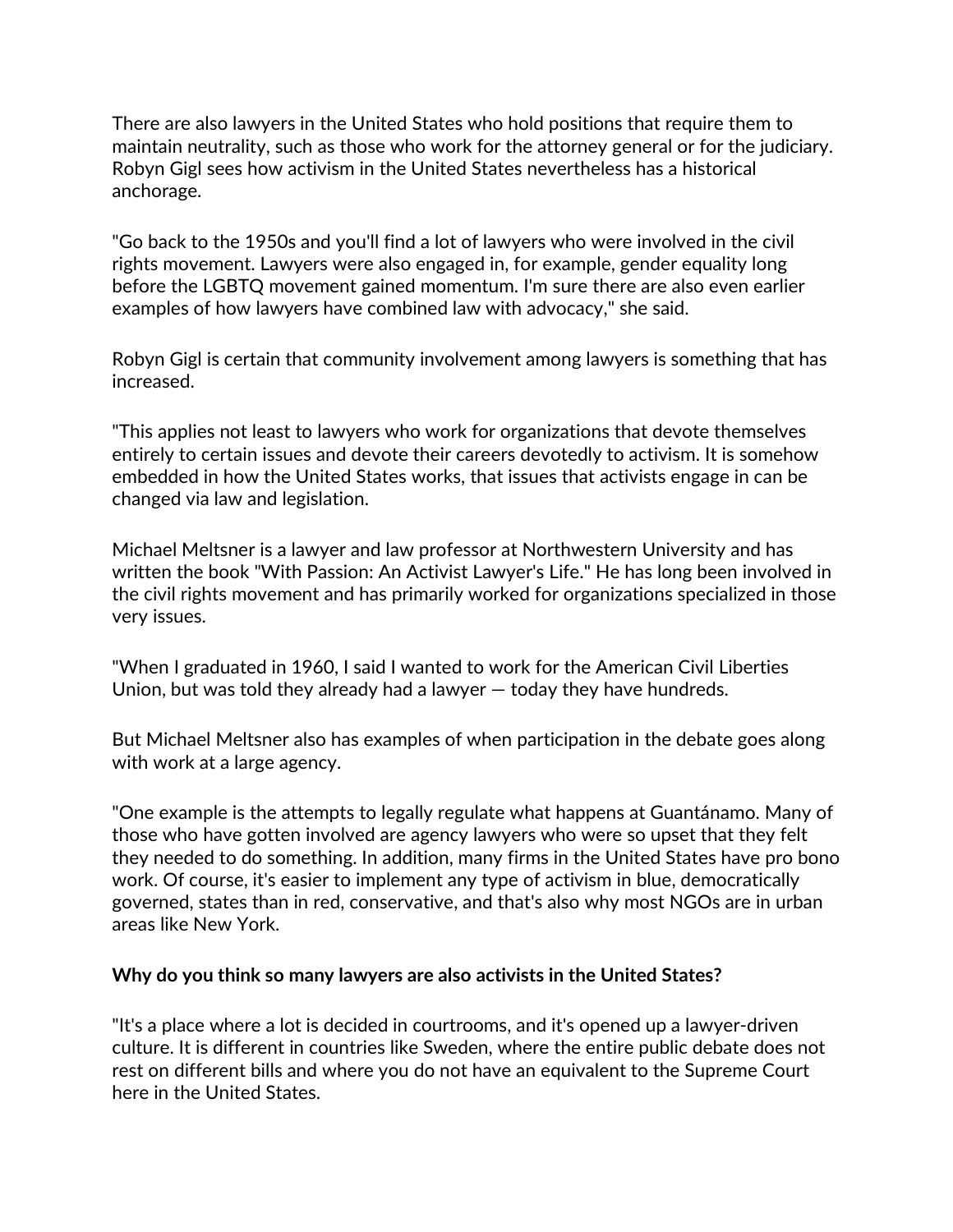**A. Scott Bolden, a partner in Reed Smith LLP**, one of America's largest law firms, is himself frequently seen on television channels such as CNN and FOX with his advocacy. He has previously led the District of Columbia's Chamber of Commerce in Washington and had his own radio show, representing a number of nonprofits. He is almost surprised by the question of whether, as a lawyer at a large firm, one can simultaneously be involved in debates and community development.

"The short answer is: Of course you can. It depends, of course, on the degree of activism and how to define it. But in the U.S., lawyers are on the front lines when it comes to change, because there's always a legal component. Lawyers don't lose their freedom of speech because they work for a large firm. "Of course, you have to be vigilant about conflicts of interest, but I've never seen an example of the agency having had a problem with someone's involvement, it's quite the opposite – most agencies encourage a certain degree of activism," he said.

A. Scott Bolden himself is affiliated with the Democratic Party, and he is happy to comment on political and legal issues in the media.

"I do that in my own name, not in the agency's. My parents were civil rights activists, so for me, activism is at heart. Of course, there are risks, clients may not agree with your views, but I see it as on the other hand, there are risks in not doing everything you can to improve society, legally, socially and politically. The U.S. has changed a lot in the last five, six years, I don't think anyone can stand on the sidelines.

As an example, he cites the recent election's aftermath with Donald Trump in the lead. The death of George Floyd has also raised an increasing need to pursue issues in the United States, according to A. Scott Bolden.

"Being social engineers is part of lawyers' mission: to change laws, lead change, even to defend the status quo. Lawyers are a central part of democracy.

**Tyler Maulsby, chairman of the New York** Bar Association's Professional Ethics Committee, emphasizes that the First Amendment to the U.S. Constitution — on free speech — is incredibly strong. In addition, the Code of Ethics of Lawyers in New York encourages lawyers to get involved in improving the law, which is open to interpretation.

- Activism and political speech are subjective words. There are absolutely risks when lawyers go too far in their opinions and it goes beyond the law. It is for the court to decide where the line is, but we are very cautious about disciplining lawyers for their political activities unless it is clearly an overreach.

As an example, he cites Trump's lawyer Rudy Giuliani, who has been banned from working as a lawyer after, as Tyler Maulsby puts it, "abused his lawyer's license by